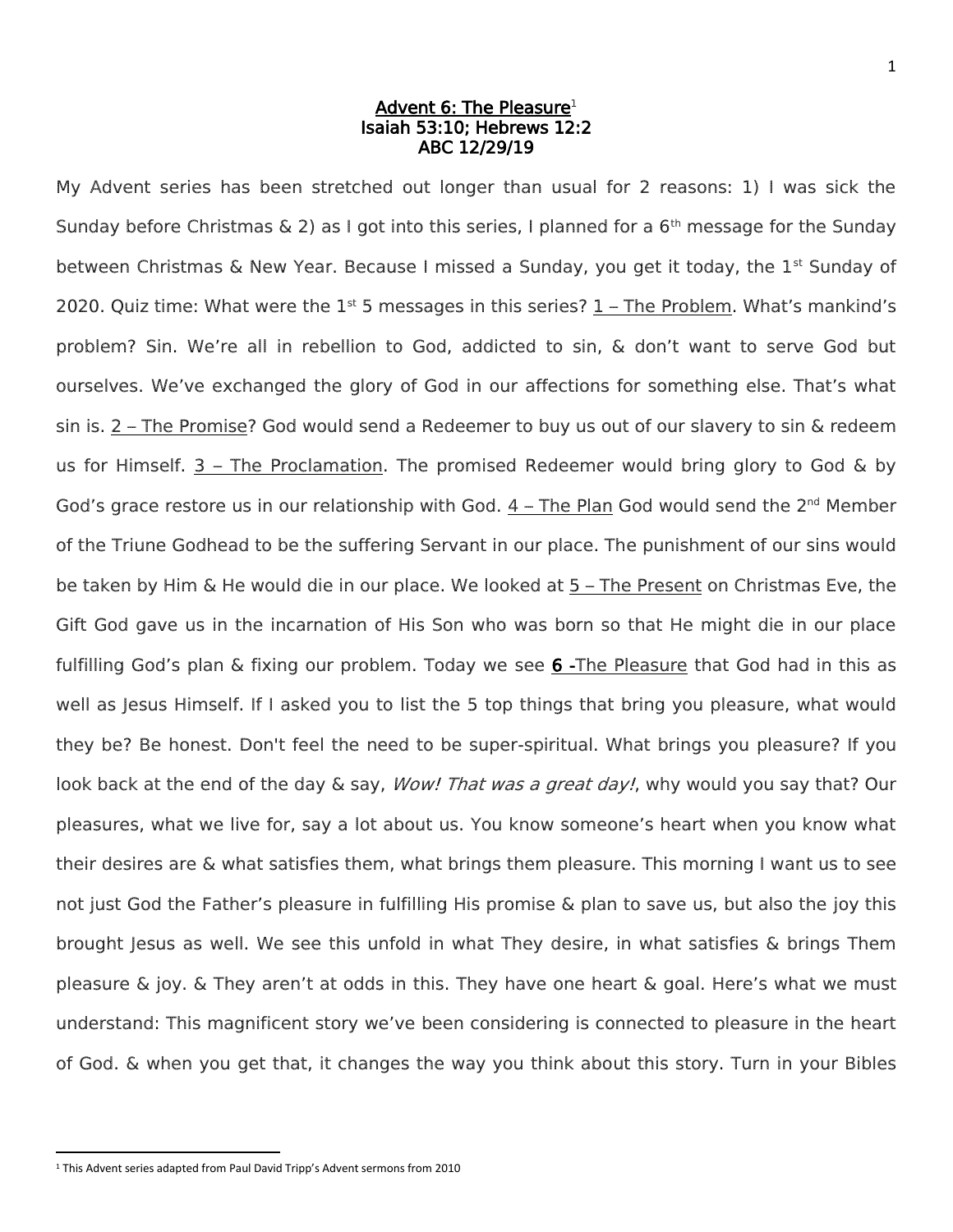again to Isaiah 53. As we saw last week, this is God's plan to fix our sin problem. There is no clearer or greater demonstration of God's love for us than the sacrifice of His Son. 10 PRAY

1. The Pleasure of God The Lord was pleased to crush Him. What does this mean? What does pleased mean? In Isaiah 1:11 God says, What are your multiplied sacrifices to Me? … I have had enough of burnt offerings of rams & the fat of fed cattle; & I take no pleasure in the blood of bulls, lambs or goats. That's the same word used in 53:10. God doesn't take pleasure in the blood of bulls but the Lord was pleased to crush Him. So God is pleased to, has pleasure in crushing His Son. What is the crushing? It's the crucifixion & death of Jesus, making Himself a guilt offering for our sin & the prolonging of His days is a reference to His resurrection to eternal life. Before we go any further, notice who is ultimately responsible for the death of Jesus. According to God, He takes the responsibility for the death of His Son. That's what this vs says. It's meant to stop you up short; it's meant to make you ask the questions like, *What? How? Why?* The truth stands & can't be denied: *Jesus died because His Father willed that He should die*. The terrible suffering our Lord endured didn't happen by chance nor did it happen only because the Jewish leaders wanted it & Pilate cowardly caved in. Behind the selfish deeds of evil men stands the Lord God Almighty. He & He alone sent Jesus to the cross. Until you understand that fact, the true meaning of the birth, life, & death of Christ will be lost to you. God willed that His own Son be crushed. God planned that His own Son should suffer grief. God desired that His own Son be made an offering for sin. Beyond that, it brought Him pleasure. Yahweh ordained that something horrific, inexplicable, & incomprehensible would happen to His Servant. The Servant's death was God's doing, according to God's plan. As the first half of Acts 2:23 acknowledges, Jesus was delivered over by the predetermined plan & foreknowledge of God. Without diminishing the evil of the act, Scripture plainly teaches that this was precisely what God's hand & purpose predestined to occur (Acts 4:27–28). It was ultimately God who pierced Him for our transgressions, chastised Him to bring us peace, wounded Him to heal us, & laid our iniquities on Him.

Isaiah 53:10 is a verse we could take weeks digging into. Don't worry, we won't. But what does it mean, the LORD was pleased To crush Him, putting Him to grief? Think about that. We have to get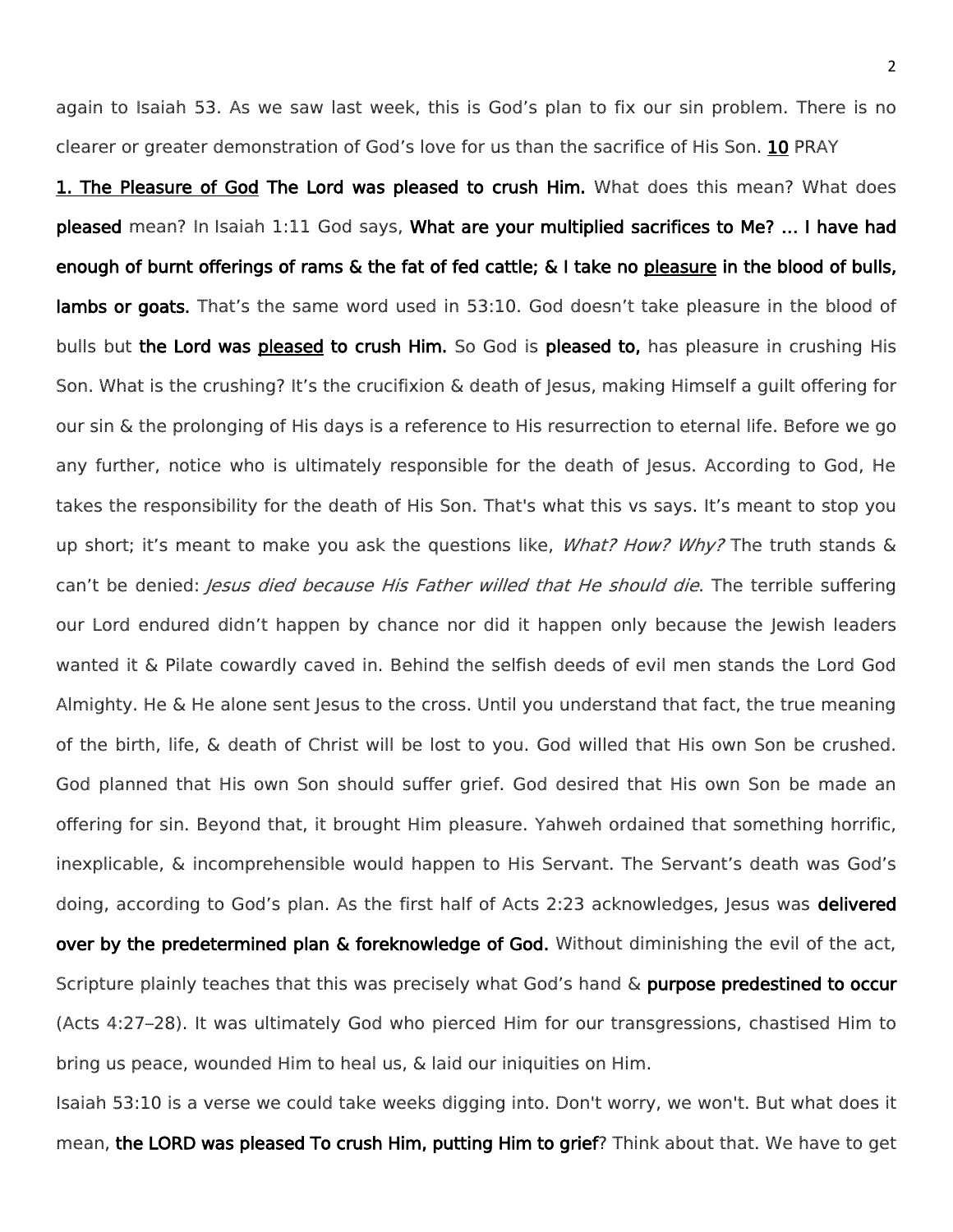our minds around & our hearts open to what this means. How could it be that God the Father would ever find pleasure in the crushing & the grief of His Son? God, who takes no pleasure in the death of the wicked (Ezek 18:23, 32; 33:11), took pleasure in the death of His Son, the righteous One. As a father of 4 kids, I can't fathom this. I have no way of wrapping my mind around willingly putting one of my kids to death, much less taking pleasure in it. If you're a parent, think with me of the love you have for your children. You do everything you can to protect them from danger. You never want anything like what's described here to happen to your kids. That's the heart of a parent. So we have to look at this passage & ask, *What could be so* powerful, so motivating in the heart of God, that He'd be willing, even find pleasure in, subjecting His Son to this horrible thing? Again, Jesus was crushed, He suffered under the relentless, unrelieved terrors of divine wrath & fury against sin. God arrived in the blackness at Calvary to bring judgment, not on the ungodly, but on His own Son. God unleashes the full extent of His wrath against the sins of all who'd ever put their faith in Jesus. Infinite wrath moved by infinite righteousness brought infinite punishment on the eternal Son. Surely, this is a difficult statement (Jn 6:60), right? Even many Christians reject this truth thinking of it as divine child abuse. One writer cynically writes, If God wants to forgive us, why doesn't he just do it? How does punishing an innocent person make things better? That just sounds like one more injustice in the cosmic equation. It sounds like divine child abuse. You know? In reality, the fact that God the Father made His own Son an offering for sin is the greatest possible expression of His love for humanity. In this is love, not that we loved God, but that He loved us, & sent His Son as a propitiation for our sins (1 Jn 4:10). Jesus absorbed the infinite judgment of eternal hell for all who will ever believe & then rose from the dead because He Himself is infinite God, with infinite power. Scripture is clear on this: He bore in His own body our sins (1 Pt 2:24). Although He knew no sin, He was made sin for us (2 Cor 5:21). He was pierced for our transgressions & crushed for our iniquities (Isaiah 53:5). He was made a curse for us (Gal 3:13). This was the cup that He pleaded with the Father in Gethsemane to remove from Him, if possible. His cry from the cross, My God, My God, why

l

<sup>2</sup> Brian McLaren, *The Story We Find Ourselves In: Further Adventures of a New Kind of Christian*, p 143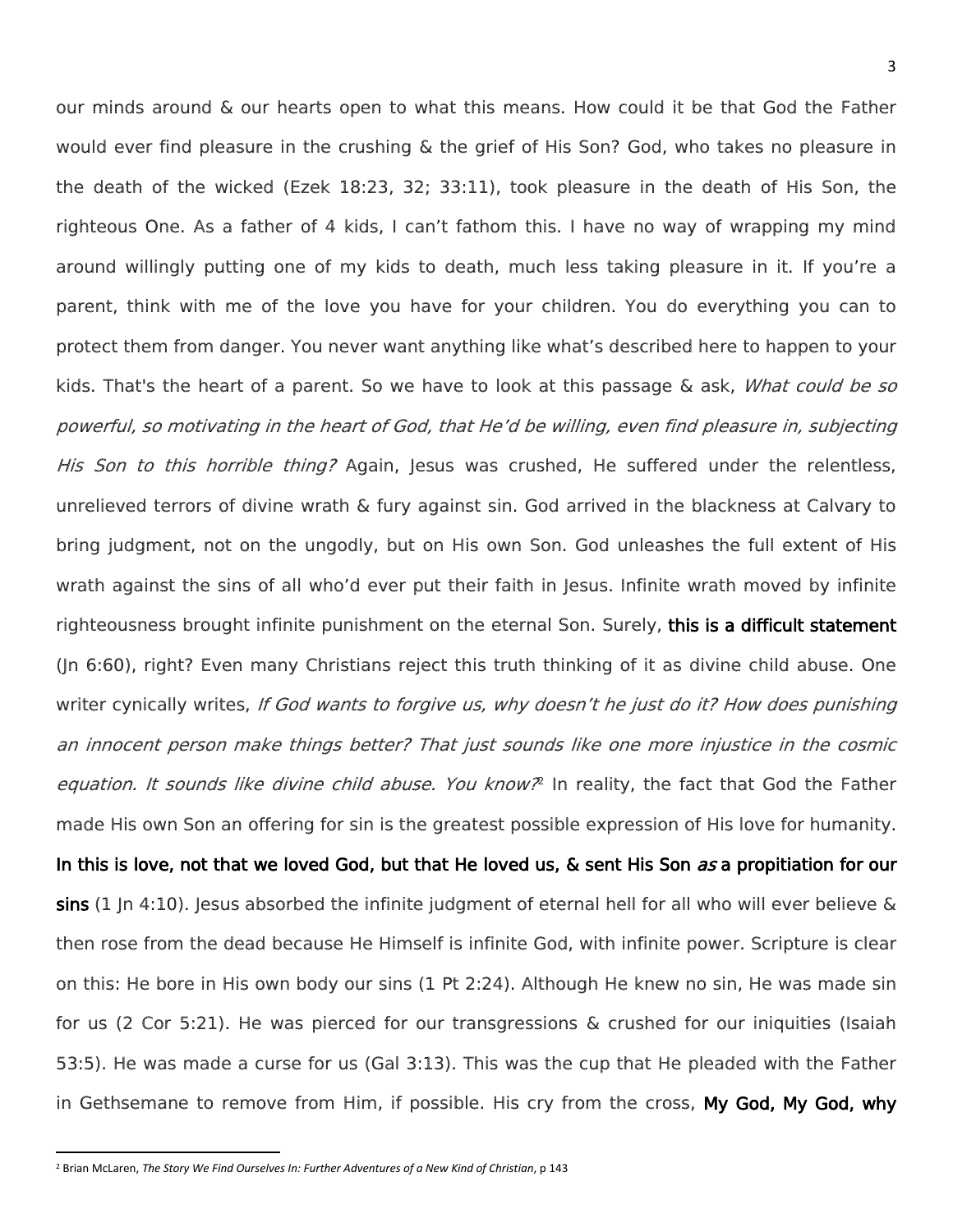have You forsaken Me? (Mk 15:34) reveals that the Father didn't comfort His Son through this. This is the only time in the NT where lesus refers to God as anything other than *Father*. The Father was present in the fury of judgment but absent in terms of comfort. If Jesus was to endure the full punishment of our sins, that suffering had to include both the punishment of God & the absence of His comfort.

So again, how could God possibly have been pleased by bringing such agony & torment on His Son? Let me be clear: It was the *outcome* that pleased Him, not the *pain*. His pleasure in crushing Jesus & putting Him to grief wasn't in the torment inflicted on His Son, but in the Son's fulfilling His Father's purpose. It wasn't His agony, but His accomplishment; not His suffering, but the salvation His suffering accomplished. God was pleased because the Servant willingly sacrificed Himself as a guilt offering. He gave His life to save sinners. In other words, what was in the heart of God that allowed Him to be pleased in crushing His Son? The answer is His magnificent, faithful, joyous, redeeming love! How do we know? What does In 3:16 say? God so loved the world, that He gave His only begotten Son... God so loved sinful humanity that He was willing to do this radical thing, to give His Son to save them. God looked at this broken world, He looked at us, sinful, separated from & in rebellion against Him, & was so full of love, so full of grace, so full of compassion, He did something about it. He'd do whatever was necessary to redeem us. That's love! God doesn't find pleasure in the suffering of His Son; He finds pleasure in what that suffering would result in. God's pleasure is in what the Son accomplishes in dying. It says at the end of vs 10, the good pleasure or delight (Isaiah 62:4) of the Lord will prosper in His hand. God's pleasure isn't so much in the suffering of the Son considered in & of itself but in the great success of what the Son would accomplish in His death. There was pleasure in what the Son accomplished in His suffering, the justification of many sinners for the glory of God. Why was God pleased? What was it that pleased God? How could God be pleased? How could He possibly be pleased with such agonies? God's delight & God's pleasure in crushing His Son in this way wasn't in His pain, but in His purpose. It wasn't in His agony; it was in His accomplishment. It wasn't in His suffering; it was in His salvation. & that's what it says. Why was the Lord pleased?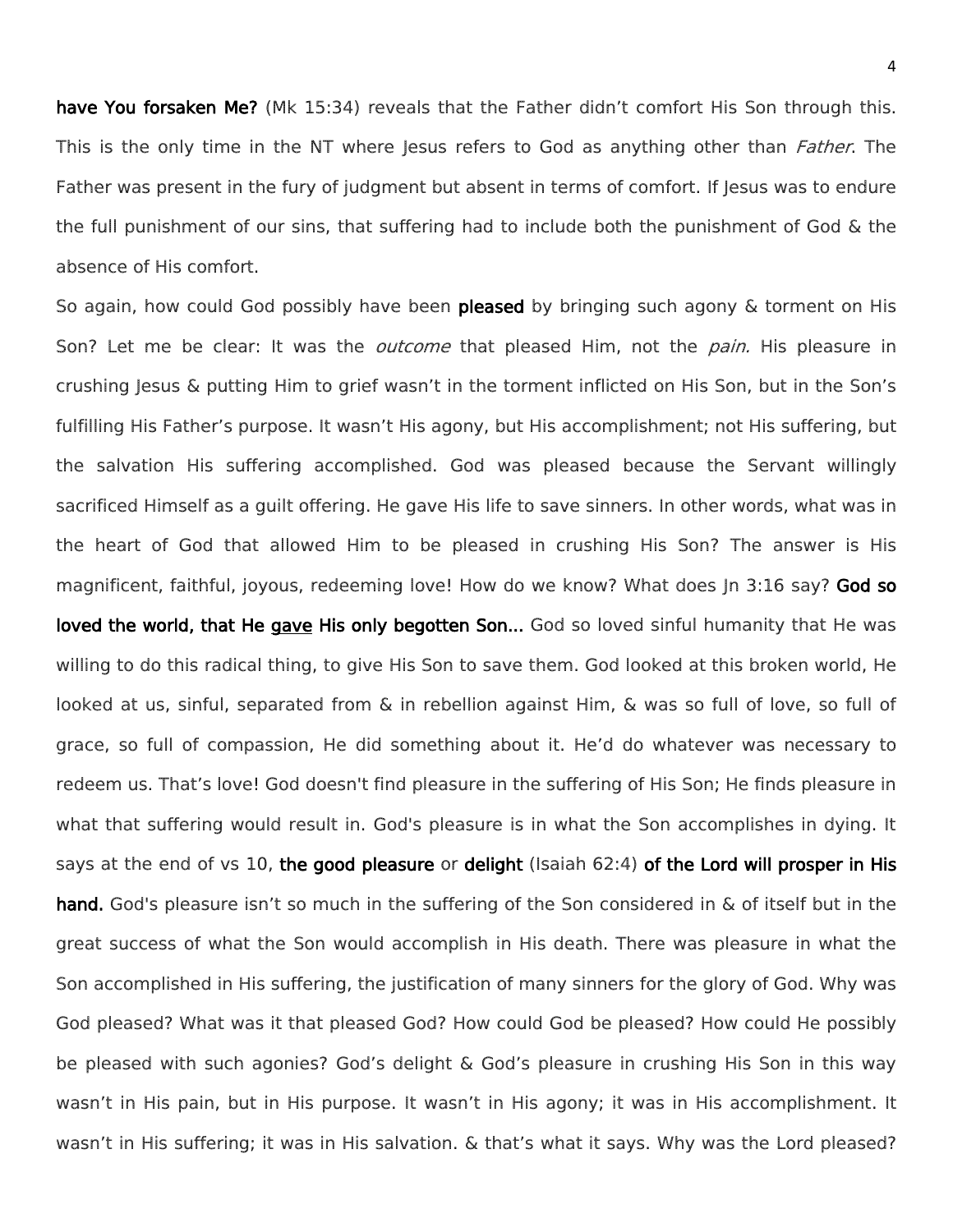Why pleased to crush Him, putting Him to grief? Because He would render Himself as a quilt offering. Because He would give His life to save sinners. It was the outcome that pleased God, not the pain. But the pain & the agony was necessary. He had to die under the full, unmitigated, unrelieved, comfortless realities of divine law & wrath. That's why God is pleased. Pleased to crush Him, not because He delighted in the agony, but He delighted in the atonement. Pleased because He was the guilt offering for all believers from Adam on. Jesus was an acceptable sacrifice for sin, putting an end to the sacrificial system. He would have spiritual offspring & would live beyond the grave along with those who believe in Him. The sacrifice of Jesus gave God pleasure in a way none of the ancient sacrifices ever could. His sacrifice accomplished what they only typified. The reason for God's pleasure in the Son's death becomes even clearer in vs 11. As a result of the anguish of His soul, He will see it & be satisfied; By His knowledge the Righteous One, My Servant, will justify the many, As He will bear their iniquities (53:11). This is the pleasure of God that prospers in the hand of the Son, the justification of sinners accomplished by the Son bearing their sin. This is why the Father is pleased to crush the Son.

2. The Joy of Jesus The writer of Hebrews helps us to see that it wasn't only the Father who was pleased with the death of Jesus; there was a sense of pleasure in it for Jesus as well. What does Hebs 12:2 say? Fixing our eyes on Jesus, the author & perfecter of faith, who for the joy set before Him endured the cross, despising the shame, & has sat down at the right hand of the throne of God. Jesus understood the extent of the blessing that would come from His crushing at the hands of God. He could see the joy beyond the pain. He anticipated with pleasure the redemption of sinners as well as His own return to His Father's presence where He will rule forever.<sup>3</sup> In the Garden of Gethsemane, just before His arrest, trial, & crucifixion, lesus said to His Father, My Father, if it is possible, let this cup pass from Me; yet not as I will, but as You will (Mt 26:39). Whatever the suffering, He trusted His Father. His Father's will was what He lived by & died by. It was all He considered. He didn't leave His Father's presence & His heavenly glory, be born a baby, endure temptation, suffer ridicule, scorn, blasphemy, torture, & crucifixion, & experience

l

<sup>3</sup> Nancy Guthrie, *Discovering Jesus in the OT,* reading for October 11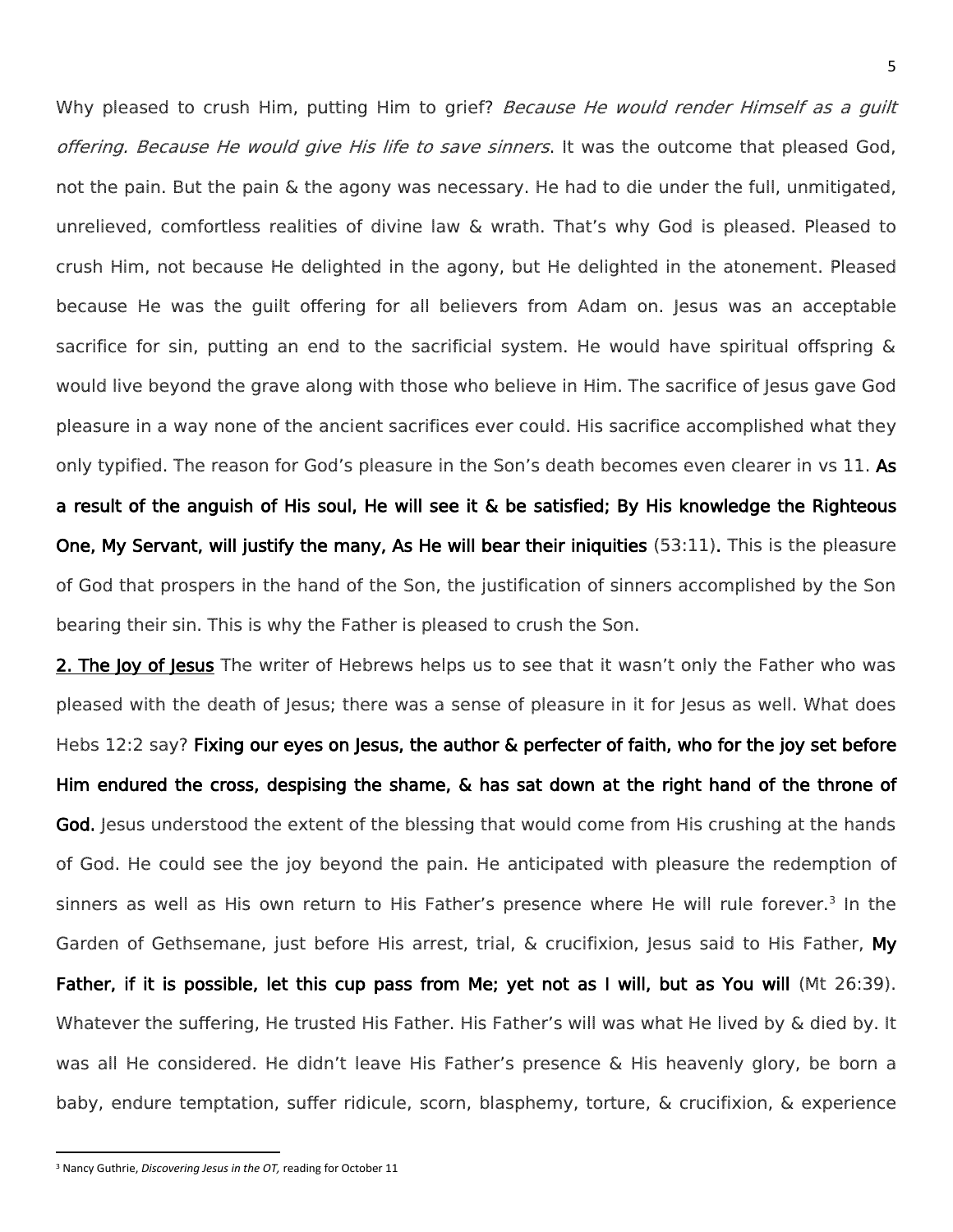the misunderstanding & denial of His own disciples for the sake of whatever pleasures & satisfactions He had while on earth. No, He was motivated by much more than this. Only what was at the end of the race could have motivated Jesus to leave what He did & endure what He suffered. Jesus came to earth for two things here: the joy set before Him & sitting down at the right hand of the throne of God. He lived & died for the joy of exaltation. In His high-priestly prayer Jesus said to His Father, I glorified You on the earth, having accomplished the work which You have given Me to do. Now, Father, glorify Me together with Yourself, with the glory which I had with You before the world was (In 17:4–5). Jesus gained His reward by glorifying His Father while on earth, & He glorified God by doing the Father's will. When Jesus went to the cross, He endured all it demanded. He despised the shame & accepted it willingly, for the sake of His Father's pleasure & the joy of the result of His sacrifice.

Maybe you're sitting there thinking this morning, OK, I understand this, I've heard it before. Why are you making such a big deal of this? Here's why: Maybe sometime next week or next month or sometime this year, you'll be tempted to doubt God's love for you. Maybe it will be a period of physical suffering & you wonder why God has allowed that pain to be your experience. Maybe it will be in the midst of a relational disappointment; somebody you love has turned their back on you & you wonder why God has brought this into your life. Maybe it will be in a moment of financial difficulty. You've tried to be a good steward of the resources He's given you, but you've lost your job, & it doesn't make sense. Or maybe as you look around at the world we live in, you see evil prospering & you wonder, Where is God? Where is His love? What we're seeing this morning is your anchor in times like this. This is the place to run because not only does the giving of Jesus argue for the magnificence of God's love, but it also argues that He'll continue to love you. Rom 8:32 tells us, He who did not spare His own Son, but delivered Him over for us all, how will He not also with Him freely give us all things? Here's Paul's logic: If God would do this radical thing to offer His Son to cruel suffering & death, to be **pleased to crush Him,** will He not also give us everything else we need? It would make no sense for God to crush His Son for you & then turn His back on you in your moment of need. That doesn't make sense. Paul argues that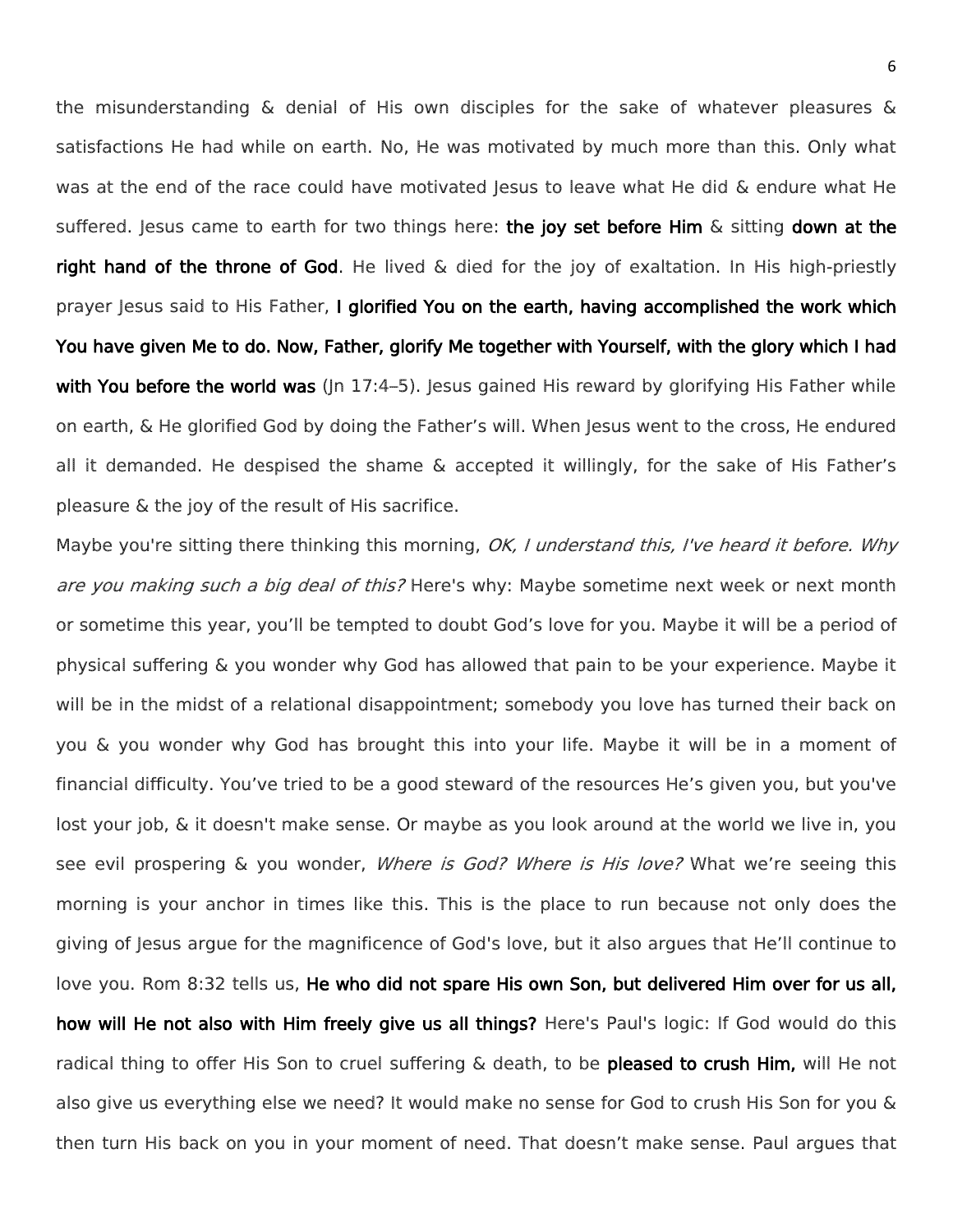your guarantee that God will be faithful to you & meet your needs, is the death of Jesus. If God did this for you, He'll meet your other needs. Of course, we have a selfish problem with the word need. We load all kinds of things onto our needs list that aren't needs. Paul isn't arguing that God is going to grant your every wish & be your personal Santa or genie. He knows what you truly need & He's totally committed to meet every one of those needs. You don't have to be afraid & play out all the *what ifs.* You don't have to figure out the sovereignty of God because you can't. There are moments in life when God will confuse you. We see that in the Psalms frequently. Ps 13:1 says, How long, O LORD? Will You forget me forever? Sometimes it's the things that God brings into your life are confusing. You'll never find peace & rest by means of understanding because there are things God will do that you won't understand. But we always have a place to run to & an argument to give in those moments when it doesn't seem like God is listening, when He seems distant, when we're confused about what He's brought to us, when the thought comes taunting, *Where is your God now?* we have an argument to give. We open our Bible to Isaiah 53:10 & Rom 8:32, & I say, If God would do this for me, will He not meet all of my needs? When the Father forsook the Son & handed Him over to the curse of the cross & lifted not a finger to spare Him pain, He hadn't ceased to love the Son. In that moment when the Son was taking upon Himself everything that God hates in us & God was forsaking Him to death, even then the Father knew that the measure of His Son's suffering was the depth of His Son's love for the Father's glory & in that love the Father took pleasure.

I want to ask some pastoral questions this morning: Do you have rest in your heart? Do you live with peace, even when you're not in peaceful circumstances? Do you have a stability & a security that's not related to the issue of the moment? Do you torment yourself with an endless list of questions that you aren't able to answer? Do you wish you had more control than you'll ever have? If so, perhaps you haven't understood the full implications of the season we just celebrated. It's the ultimate demonstration of God's faithful love. If God would give His Son in this way, will He not also deliver everything you & I need? This is the place where peace & rest can be found. I don't know, & it's probably good that I don't, all the things you brought into the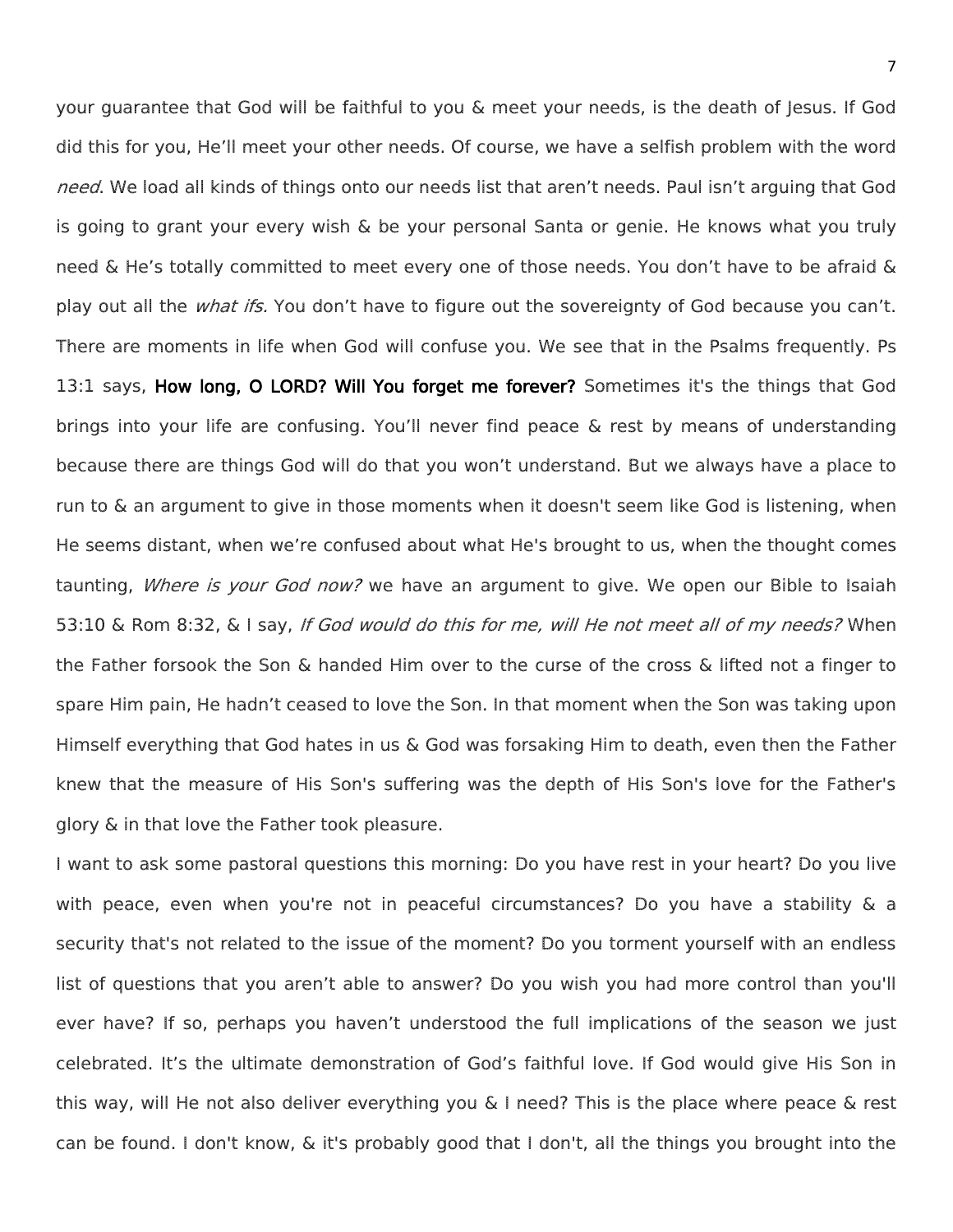room this morning. I don't know the hardships you're facing. I don't know the grief that's in your heart. I don't know the temptations you struggle with. But I do know you'll be tempted to wonder where God is & what He's doing. Isaiah 53:10 can strengthen you in those moments. God's love is magnificent & faithful. It's so powerful & so willing that He was pleased to give His Son to suffering & cruel death so we would have life. If He would do such a thing, is it conceivable that He'd abandon you in your moment of need? No, of course not! Rest won't be found in understanding. Rest is found in the pleasure of the Father & in the willingness & joy of His Son. There is no more clear-pointed, rest-giving demonstration of the love of God for you than the gift of His Son. In your moments of doubt or fear or hurt or discouragement, don't run from this One, run to Him, run towards the love displayed on the cross. It's God's gift to you.

Michael Bloomberg, former mayor of New York & current presidential candidate, said a few years ago that it was his work that has won him God's favor & a sure spot in heaven. He said, & I quote, I am telling you if there is a God, when I get to heaven I'm not stopping to be interviewed. I am heading straight in. I have earned my place in heaven. It's not even close.<sup>4</sup> Bloomberg may be a successful business man & politician, but he's clueless about going to heaven. He's right about only one thing, *it's not even close*! He's not as good as he thinks he is & he's a much bigger sinner than he thinks he is. But he speaks for many who think they can earn their way into heaven. They are wrong. The only way to heaven is to admit you don't deserve to go there & to confess that because of your sin problem you deserve hell. Then cast yourself on the grace & mercy of God who loved you & sent His Son to die for you & paid the price for your sin when He died on the cross. The wonderful news of the gospel, God's plan, His good news for us, is that not only will we be forgiven but Jesus will be satisfied in it. He will have accomplished His purpose in coming to this earth. He's not waiting to be satisfied based on what you do. He is satisfied in what He has done! We should follow His example in this. Our ultimate satisfaction shouldn't be found in the earthly things that bring us pleasure but in God Himself. If you struggle with the

 $\overline{\phantom{a}}$ 

<sup>4</sup> Cheryl K. Chumley, *The Washington Times,* Wednesday, April 16, 2014